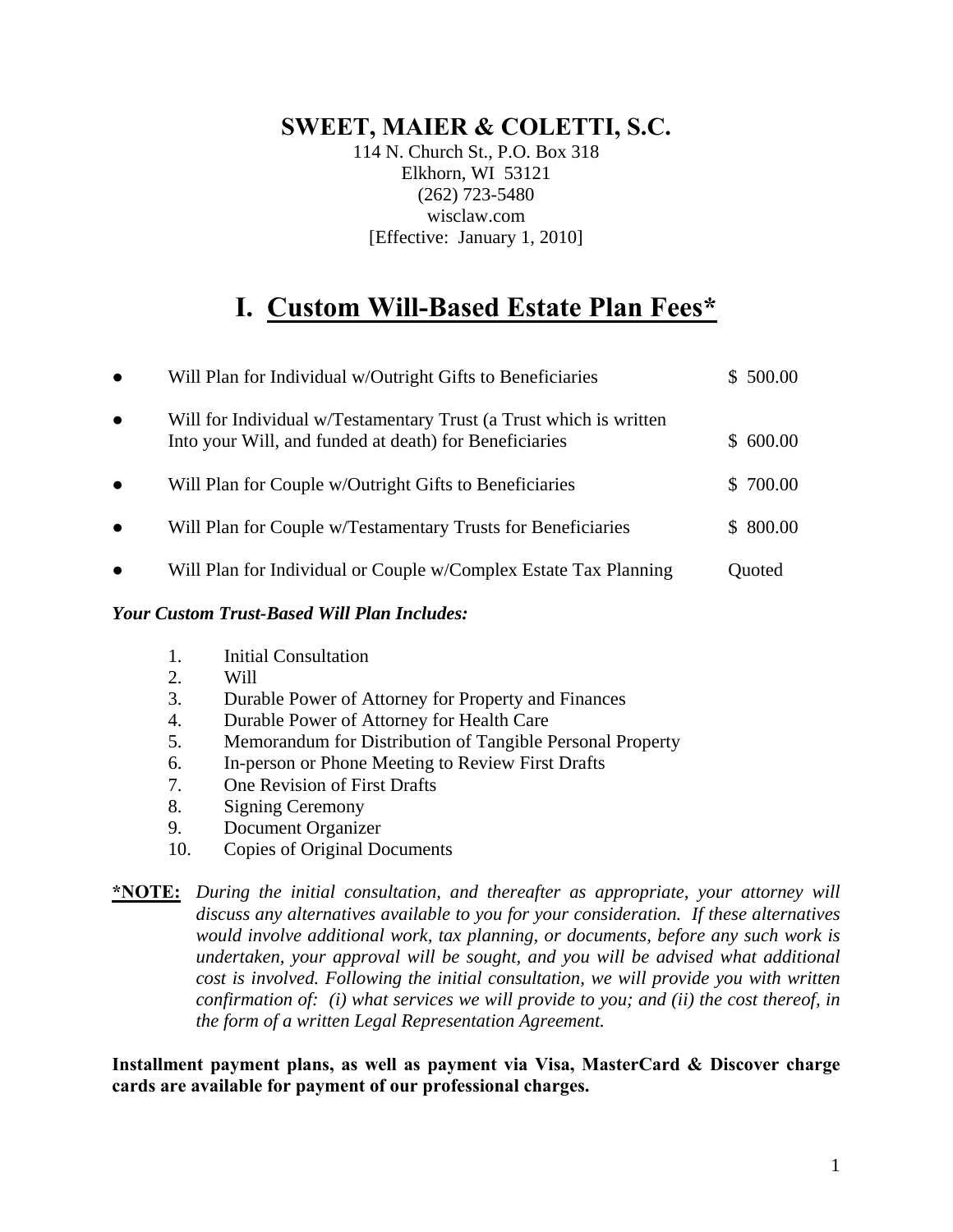### **II. Custom Trust-Based Estate Plan Fees\***

| $\bullet$ | Trust Plan for Individual                                      | \$1,250.00 |
|-----------|----------------------------------------------------------------|------------|
| $\bullet$ | <b>Trust Plan for Couple</b>                                   | \$2,000.00 |
| $\bullet$ | Trust Plan for Couple w/Marital Property Agreement             | \$2,500.00 |
|           | Trust Plan for Individual Couple w/Complex Estate Tax Planning | Quoted     |

#### *Your Custom Trust-Based Estate Plan Includes:*

- 1. Initial Consultation
- 2. Revocable Living Trust
- 3. Will
- 4. Durable Power of Attorney for Property and Finances
- 5. Durable Power of Attorney for Health Care
- 6. Transfer to Trust Memorandum
- 7. Memorandum for Distribution of Tangible Personal Property
- 8. Trust Funding Instruction Letter
- 9. Deed in Trust for Residence
- 10. Recording of Deed [Recording fee (usually \$11.00) will be added to invoice]
- 11. In-person or Phone Meeting to Review First Drafts
- 12. One Revision of First Drafts
- 13. Signing Ceremony
- 14. Document Organizer
- 15. Copies of Original Documents

**\*NOTE:** *During the initial consultation, and thereafter as appropriate, your attorney will discuss any alternatives available to you for your consideration. If these alternatives would involve additional work, tax planning, or documents, before any such work is undertaken, your approval will be sought, and you will be advised what additional cost is involved. Following the initial consultation, we will provide you with written confirmation of: (i) what services we will provide to you; and (ii) the cost thereof, in the form of a written Legal Representation Agreement.*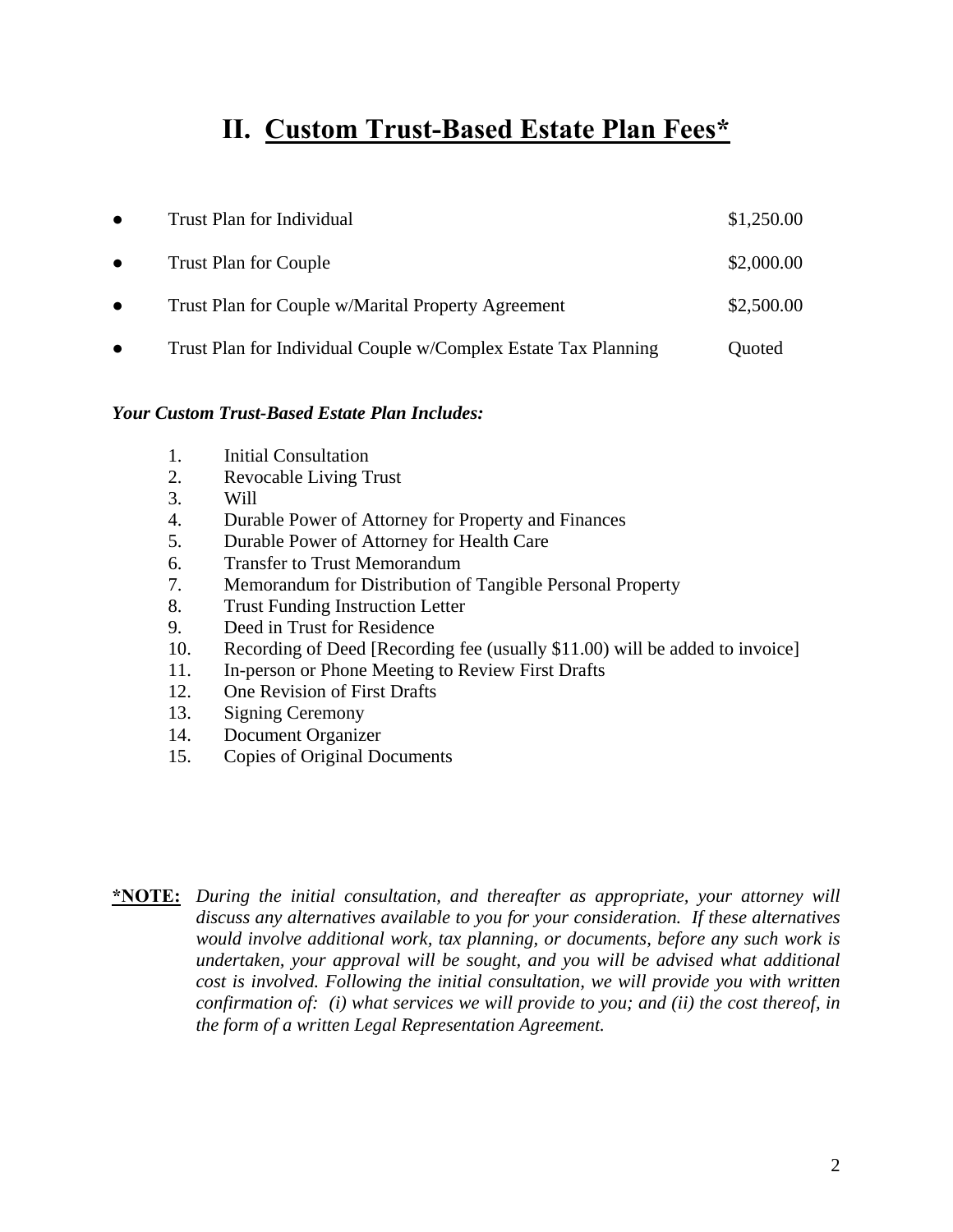# **III. Fees for Advanced Estate Planning\***

|           | <b>Special Needs Trust</b>                   | Quoted     |
|-----------|----------------------------------------------|------------|
| $\bullet$ | 2503(c) Minor's Gift Trust                   | \$1,000.00 |
| $\bullet$ | Educational Trust for Children/Grandchildren | \$1,000.00 |
| $\bullet$ | Irrevocable Life Insurance Trust             | \$1,600.00 |
| $\bullet$ | <b>Grantor Retained Annuity Trust</b>        | \$1,750.00 |
|           | <b>Qualified Personal Residence Trust</b>    | \$2,000.00 |
| $\bullet$ | FLP or FLLC for Estate Planning              | \$3,500.00 |
|           | <b>Charitable Remainder or Lead Trust</b>    | \$1,750.00 |

**\*NOTE:** *Our Firm will meet with you and make a recommendation on what type of estate plan we think is best. At that time, we will establish a firm price for these services, and a written Legal Representation Agreement will be prepared and entered into between the Firm and its Client.*